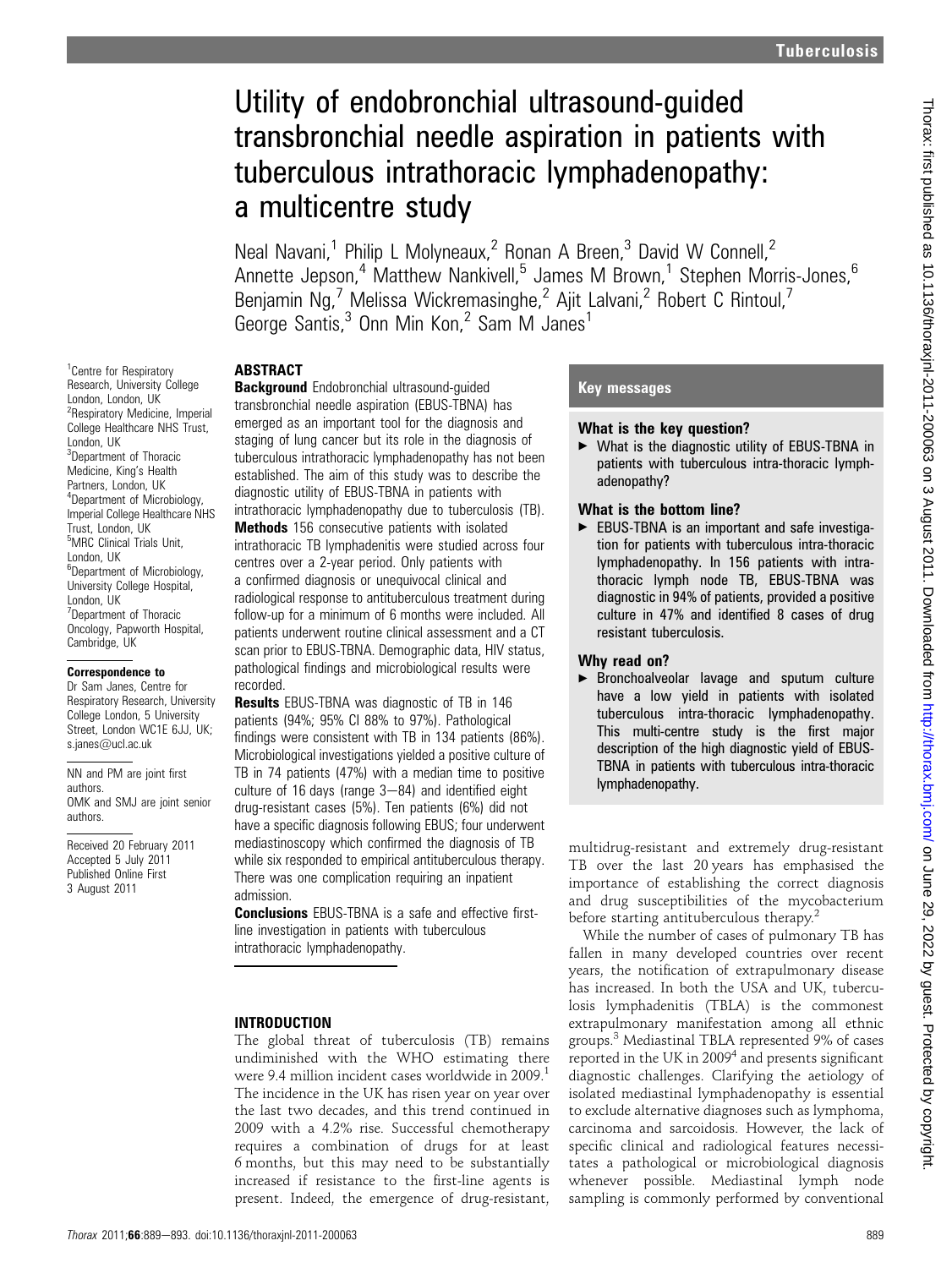transbronchial needle aspiration (TBNA), endoscopic ultrasound-guided fine needle aspiration or mediastinoscopy.

Endobronchial ultrasound-guided transbronchial needle aspiration (EBUS-TBNA) has now emerged as an important tool for the diagnosis of mediastinal and hilar lymphadenopathy. In addition to the nodal stations accessible by conventional TBNA, EBUS guidance also allows safe aspiration of hilar nodes and nodes <10 mm. In patients with lung cancer and sarcoidosis, EBUS-TBNA has been shown to increase the yield and sensitivity compared with standard bronchoscopic techniques including conventional TBNA.<sup>5-7</sup> However, the role of EBUS-TBNA in the diagnosis of intrathoracic TBLA has not been established. In this multicentre study we describe the diagnostic utility of EBUS-TBNA for the diagnosis of intrathoracic TBLA.

# **METHODS**

# **Patients**

Consecutive patients with intrathoracic lymph node TB who were referred for EBUS-TBNA were included in the study. A final diagnosis of intrathoracic TBLA was confirmed by positive pathology, microbiology or an unequivocal clinical and radiological response to antituberculous treatment at least 6 months after presentation by the referring physician. Patients were excluded if sputum or bronchial washings were positive for acidfast bacilli on either smear or culture prior to EBUS-TBNA, or if the diagnosis was available from sampling of extrathoracic disease. Demographic data and HIV status were recorded. All patients were followed up for at least 6 months. The participating centres were University College Hospital (London), St Mary's Hospital (London), Guy's and St Thomas' Hospital (London) and Papworth Hospital (Cambridgeshire). Informed consent was obtained from each patient prior to undergoing EBUS-TBNA. The observational nature of the study meant that ethical approval was not required.

#### Intervention

Following contrast-enhanced thoracic CT scanning to assess the size and location of the lymphadenopathy, EBUS-TBNA was carried out in outpatients under local anaesthesia and moderate sedation using midazolam and fentanyl. The procedure was performed with an echo-bronchoscope (BF-UC160F-OL8 Olympus, Tokyo) which allows endoscopic views and simultaneous linear ultrasound of mediastinal and hilar structures. The location, number and size of the TBLA were recorded. Vascular structures were confirmed using the colour Doppler function. A dedicated aspiration needle (22 or 21 gauge) was then placed in the working channel and advanced into the lymph node under ultrasound guidance. Once the tip of the needle was visualised in the lymph node, the stylet was withdrawn and suction applied to the needle and the needle was then moved to and fro within the lymph node. Two centres employed on-site evaluation of the cell content of samples which determined the number of passes. Where on-site evaluation was not available, at least three passes per lymph node were obtained. Smears were prepared directly onto slides for cytological analysis. Samples were also expelled directly into formalin for cell block analysis. The needle contents from at least one dedicated pass were submitted in saline for microbiological analysis. The microbiological specimens were analysed by fluorescence microscopy using direct auramine stains and Middlebrook 7H9 medium (an element of the BACTEC MGIT 960 System) was used to culture Mycobacterium spp.

## Assessment of samples

Pathological findings were classified into five grades as documented previously<sup>8</sup>: grade I: epithelioid granulomatous reaction with caseation; grade II: epithelioid granulomatous reaction without caseation; grade III: non-granulomatous reaction with necrosis; grade IV: non-specific; and grade V: inadequate sample. Grades I-III were considered to be consistent with a diagnosis of intrathoracic TBLA in the context of clinical features, supportive tuberculin skin test or interferon  $\gamma$  release assay and a clinical response to treatment. Microbiological investigations were considered positive for TB if the smear was positive for acid-fast bacilli or culture-isolated Mycobacterium tuberculosis.

# Statistical analysis

The standard definition for diagnostic sensitivity was employed and is the percentage of patients in the study diagnosed with TB by EBUS-TBNA. Since the prevalence of TB in the cohort was 100%, predictive values were not calculated. Predictors of a positive culture for TB were modelled using logistic regression. Continuous variables were not categorised in the regression analyses. Significant variables in univariate analysis (at the 10% level) or those deemed clinically important were included in the multivariate model. Interactions were assessed for all covariates considered for inclusion in the multivariate analysis by including interaction variables in the multivariate model to see if the model could be improved. Analyses were conducted using Stata Version 10 (Stata Corporation, USA). This study and its report conforms to the standards for the reporting of diagnostic accuracy studies (STARD) statement.

# RESULTS

Between 1 January 2008 and 1 February 2010, 156 consecutive patients who subsequently received a final diagnosis of TBLA underwent EBUS-TBNA at four centres. The median age at the time of the procedure was  $39$  years (range  $18-86$ ). There were 80 men (51%). The most common clinical symptom was cough in 94 patients (60%). Other presenting symptoms included weight loss, cough, haemoptysis and night sweats and are summarised in table 1.

At EBUS, mediastinal and hilar lymph nodes of median size  $22 \text{ mm}$  (range  $5-60 \text{ mm}$ ) were detected. The subcarinal lymph node station (station 7) was the most common location for EBUS-guided sampling (44% of nodes sampled), followed by the

| Table 1<br>Baseline characteristics |               |  |  |
|-------------------------------------|---------------|--|--|
| Total number of patients            | 156           |  |  |
| Male                                | 80 (51%)      |  |  |
| Median age (range)                  | $39(18 - 86)$ |  |  |
| Ethnicity                           |               |  |  |
| African                             | 47 (30%)      |  |  |
| Caucasian                           | 25 (16%)      |  |  |
| Caribbean                           | 6(4%)         |  |  |
| South Asian                         | 56 (36%)      |  |  |
| <b>Fast Asian</b>                   | 12 (8%)       |  |  |
| <b>Other</b>                        | 10 (6%)       |  |  |
| Presenting symptoms                 |               |  |  |
| Fever/night sweats                  | 76 (49%)      |  |  |
| Weight loss                         | 72 (46%)      |  |  |
| Cough                               | 94 (60%)      |  |  |
| Haemoptysis                         | 12 (77%)      |  |  |
| No symptoms                         | 34 (22%)      |  |  |
| Abnormal lung parenchyma on CT      | 54 (35%)      |  |  |
| <b>HIV-positive</b>                 | 17 (11%)      |  |  |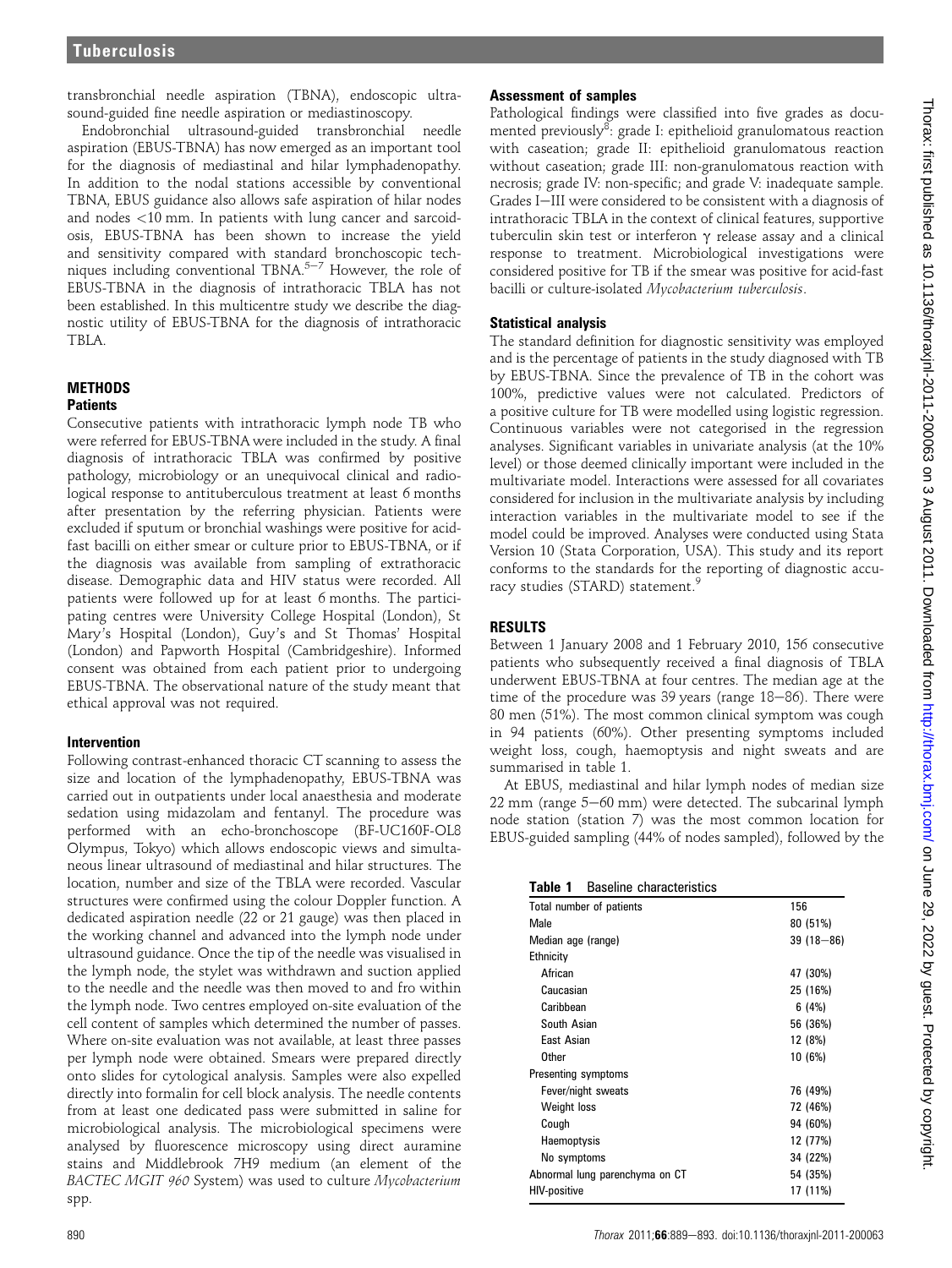| Lymph<br>node<br>station* | Number of<br>nodes sampled<br>at EBUS-TBNA | Number of nodes from<br>which pathological<br>grades I-III were<br>obtained | Number of nodes<br>from which positive<br>culture for tuberculosis<br>was obtained |
|---------------------------|--------------------------------------------|-----------------------------------------------------------------------------|------------------------------------------------------------------------------------|
| 2R                        | 3                                          | 3                                                                           | 0                                                                                  |
| 2L                        |                                            |                                                                             | ŋ                                                                                  |
| 4R                        | 63                                         | 54                                                                          | 27                                                                                 |
| 4L                        | 13                                         | 11                                                                          |                                                                                    |
| 7                         | 96                                         | 87                                                                          | 53                                                                                 |
| 10 <sub>R</sub>           | 28                                         | 26                                                                          | 10                                                                                 |
| 10L                       | 13                                         | 10                                                                          | 5                                                                                  |
| 11 <sub>R</sub>           |                                            |                                                                             |                                                                                    |
| 11L                       | 2                                          | 2                                                                           |                                                                                    |

\*According to Mountain-Dresler lymph node map.

right paratracheal lymph node station (4R) (29% of nodes sampled; table 2). Sixty-one patients (39%) had two or more nodal stations sampled.

EBUS-TBNA was diagnostic of TB in 146 patients (94%, 95% CI 88% to 97%). Pathological findings were consistent with TB in 134 patients (86%); 68 (44%) had granulomas with necrosis, 58 (37%) had granulomas without necrosis and eight (5%) had necrosis alone. Nineteen patients (12%) had lymphocytes alone from EBUS-TBNA and in three patients (2%) the sample was inadequate for pathological assessment.

Microbiological investigations of EBUS-TBNA yielded a diagnosis of TB in 82 patients (53%). In 27 patients (17%) the smear of the EBUS-guided aspirate was positive for acid-fast bacilli. Seventy-four patients (47%) had a positive culture for M tuberculosis with a median time to positive culture of 16 days (range  $3-84$ ). In eight patients (5%) the EBUS aspirate stained positive for acid-fast bacilli but the culture was negative. Eight patients (5%) were proven to have isoniazid-resistant TB. In 15 patients (10%) the pathology was negative but a firm diagnosis of TB was obtained on auramine/Ziehl-Neelsen stain or culture. In the logistic regression model for predicting positive TB culture, age, ethnicity, lymph node size, lymph node location, HIV status, lung parenchymal appearances, number of lymph nodes sampled and the number of needle passes per node were analysed (table 3). Pathology showing necrosis was considered a clinically important variable to be included in the multivariate model. The presence of necrosis on EBUS-TBNA pathology and sampling more than one lymph node were both significant at the 10% level in the multivariate regression model and may be

associated with a positive culture (table 3). A significant interaction at the 10% level between lymph node size and necrosis on pathology was observed with a positive culture less likely to occur in larger nodes with necrosis ( $p=0.074$ ; OR 0.292, 95% CI 0.075 to 1.128). No other significant interactions were identified. Ten patients (6%) did not have a specific diagnosis following EBUS-TBNA. Of these, four underwent mediastinoscopy which confirmed the diagnosis of TB in all cases, while six patients received empirical antituberculous therapy (figure 1).

One patient undergoing EBUS-TBNA experienced a serious complication necessitating inpatient admission. The patient was a 32-year-old man of south Asian origin in whom a 35 mm right paratracheal lymph node was aspirated under EBUS guidance. Four uncomplicated passes into the lymph node were made and the procedure yielded necrotising granulomas which were also positive for acid-fast bacilli on Ziehl-Neelsen staining. Antituberculous therapy was initiated. However, 2 days after the procedure the patient presented with sepsis and blood cultures were positive for a  $\beta$ -haemolytic group G streptococcus. The patient improved with appropriate antibiotics and was discharged on the eighth day after the procedure without further complications. The episode was ascribed to insertion of the bronchoscope itself rather than performance of TBNA, as previously described.<sup>10</sup>

# **DISCUSSION**

This is the first study to assess the utility of EBUS-TBNA in the diagnosis of intrathoracic TBLA and demonstrates a sensitivity of 94% for the technique in 156 patients, with one complication observed. In 74 patients (47%) a positive culture of M tuberculosis was obtained.

In patients with isolated mediastinal lymphadenopathy due to TB, traditional techniques of bronchoscopy and sputum culture have a low yield for positive culture.<sup>11</sup> Mediastinoscopy may be employed but requires general anaesthesia, carries a morbidity of  $1-2\%$  and also has the disadvantage that posterior subcarinal and hilar nodes are inaccessible. Recently, endoscopic ultrasound-guided fine needle aspiration (EUS-FNA) of tuberculous mediastinal lymphadenopathy has been described.<sup>12 13</sup> In these studies the diagnostic yield was 90-93%. However, EUS-FNA does not allow access to the right paratracheal and hilar lymph node stations which are commonly involved in  $TB^{11}$  and accounted for 47% of the nodal stations sampled in this study.

EBUS-TBNA now provides an important alternative in patients with intrathoracic TBLA. The procedure is well tolerated in the outpatient setting, provides access to the mediastinal

Table 3 Univariate and multivariate analyses of factors to predict positive culture of Mycobacterium tuberculosis in patients undergoing endobronchial ultrasound-guided transbronchial needle aspiration

| Covariate                                     | <b>Unadjusted OR</b><br>of positive culture | <b>Univariate</b><br>p value | <b>Adiusted OR of</b><br>positive culture (95% CI) | <b>Multivariate</b><br>p value |
|-----------------------------------------------|---------------------------------------------|------------------------------|----------------------------------------------------|--------------------------------|
| Age                                           | 0.993                                       | 0.487                        |                                                    |                                |
| African or Asian                              | 1.382                                       | 0.410                        |                                                    |                                |
| Lymph node $>$ 20 mm                          | 0.457                                       | 0.019                        | 0.905 (0.361 to 2.264)                             | 0.832                          |
| Station 7 lymph node                          | 1.051                                       | 0.879                        |                                                    |                                |
| <b>HIV-positive</b>                           | 1.281                                       | 0.631                        |                                                    |                                |
| Abnormal lung parenchyma                      | 1.170                                       | 0.641                        |                                                    |                                |
| Multiple lymph nodes sampled                  | 1.731                                       | 0.097                        | 1.921 (0.965 to 3.823)                             | 0.063                          |
| Number of needle passes                       | 1.276                                       | 0.079                        |                                                    |                                |
| Pathology showing necrosis (grades I or III*) | 1.138                                       | 0.689                        | 2.254 (0.870 to 5.839)                             | 0.094                          |
| Lumph node $>$ 20 mm/necrosis interaction     |                                             |                              | 0.292 (0.075 to 1.128)                             | 0.074                          |

\*Grade I, epithelioid granulomatous reaction with caseation; grade III, granulomatous reaction with necrosis.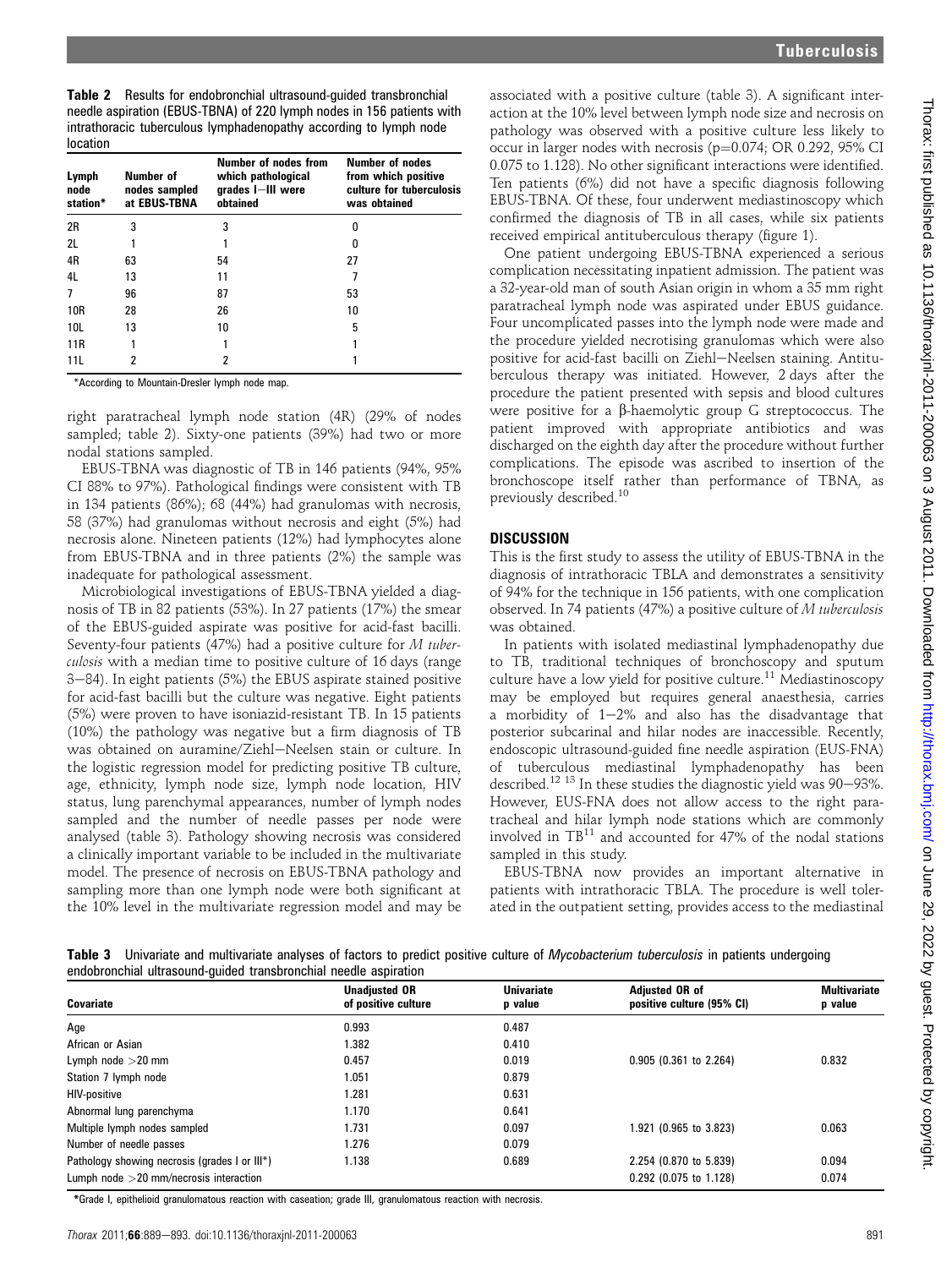**Figure 1** Flowchart of patients with intrathoracic lymph node tuberculosis (TBLA) undergoing endobronchial ultrasound-guided transbronchial needle aspiration (EBUS-TBNA). M.tb, Mycobacterium tuberculosis.



and hilar lymph node locations commonly involved in TB and also allows bronchial washings to be performed at the same procedure. Successful isolation of an organism allows susceptibility testing, which is an increasingly necessary clinical need in the UK, as elsewhere, given the prevalence of isoniazid-resistant and multidrug-resistant disease. $4$  Prior to the advent of EBUS-TBNA, many of these patients would have received empirical antituberculous therapy. However, demonstration of a resistant organism  $(>10\%$  of the culture-positive patients in this cohort) significantly alters the antituberculous regimen and duration of treatment,<sup>14</sup> and suboptimal treatment may induce selection of further drug-resistant strains. In addition, it is well recognised that intrathoracic TBLA may not alter radiologically on successful treatment and, in fact, a significant proportion may paradoxically increase during treatment. In this setting, a firm microbiological diagnosis avoids the risk of inappropriate antimicrobial escalation but, instead, allows consideration of the use of anti-inflammatory treatments.

The culture rate of 47% observed in this study is similar to culture rates from lymph node sampling observed with other modalities. In a study of 29 patients with intrathoracic TBLA who underwent mediastinoscopy, 14 (48%) had a positive culture for  $M$  *tuberculosis.* $^{15}$  Bilaceroglu *et al*  $^{16}$  report a culture rate of 26% (17/63) performing TBNA without EBUS while, in a study of EUS, the culture rate was 21%.<sup>13</sup> Gupta and colleagues<sup>17</sup> obtained a positive culture for TB in 49% of lymph node fine needle aspirates. Gulati et  $al^{18}$  demonstrated that TB was cultured in seven out of 26 patients undergoing US-guided percutaneous mediastinal lymph node biopsies. These low culture rates are likely to represent the heterogeneity in bacillary load of intrathoracic tuberculous lymph nodes and the yield obtained with EBUS is comparable with these other modalities. The mean time to culture was 16 days (range  $3-84$ ). One centre extended liquid mycobacterial culture beyond 6 weeks' incubation and identified three additional isolates. Further investigation into the value of extended culture and of the potential application of rapid molecular techniques, such as the GeneXpert MTB platform, $19$  is warranted to try to further increase sensitivity.

The logistic regression model showed that those EBUS procedures which obtained necrotic granulomas or necrosis alone were more likely to have a positive culture for TB. It may be postulated that the bacillary load in these lymph nodes is higher in order to cause necrosis and therefore the organism in these patients is more likely to be cultured. As has been

previously demonstrated in patients with sarcoidosis undergoing  $conventional$  TBNA, $^{20}$  sampling more than one lymph node station increases the diagnostic yield. Although many patients were observed to have matted and hypoechoic lymph nodes on endobronchial ultrasound views, the significance of these findings was not assessed.

Seventeen patients included in the study were infected with HIV and culture was positive in six of these patients. A previous report has shown that EBUS-TBNA may diagnose non-tuberculous mycobacterial disease in a patient with AIDS.<sup>21</sup> Further data are required on the utility of EBUS-TBNA in HIV-infected individuals.

Data from a systematic review of patients with non-small cell lung cancer undergoing EBUS-TBNA indicate that EBUS-TBNA is a safe procedure with minimal complications.<sup>22</sup> In this report we describe one complication of symptomatic bacteraemia following EBUS-TBNA of necrotic mediastinal lymphadenopathy. Von Bartheld and colleagues<sup>23</sup> have described the formation of a mediastinal-oesophageal fistula in a patient following EUS-FNA with a 22 gauge needle of a heterogeneous subcarinal gland. There has also been a report of mediastinitis following EUS-guided aspiration of necrotic subcarinal lymph node in a patient with non-small cell lung cancer.<sup>24</sup> It may be postulated that the risk of infectious complications may be increased in patients undergoing aspiration of large necrotic lymph nodes and further safety data are required in this patient group.

Limitations of the current study are recognised. TB has a high endemic rate in our predominantly London-based population with an incidence of  $44.3$  per  $100\,000$  per year.<sup>4</sup> In addition, the centres included in the study have considerable experience with EBUS-TBNA $^{25}$  so the results may not be applicable to other areas. The retrospective nature of this study prevented the inclusion of patients with isolated mediastinal lymphadenopathy and therefore it is not possible to determine the disease prevalence of TB in our population undergoing EBUS-TBNA. In this study, the finding of granulomas without caseation along with supporting clinical evidence and response to therapy was considered to be consistent with a final diagnosis of TB. Although a positive tuberculin skin test or interferon  $\gamma$  release assay adds weight to the diagnosis of TB, it is possible that these investigations may still be positive in patients with sarcoidosis from populations such as ours with a high incidence of TB. Such patients may also clinically improve spontaneously and be classed inappropriately as responders to antituberculous treatment. However, even allowing for this, it should be noted that in